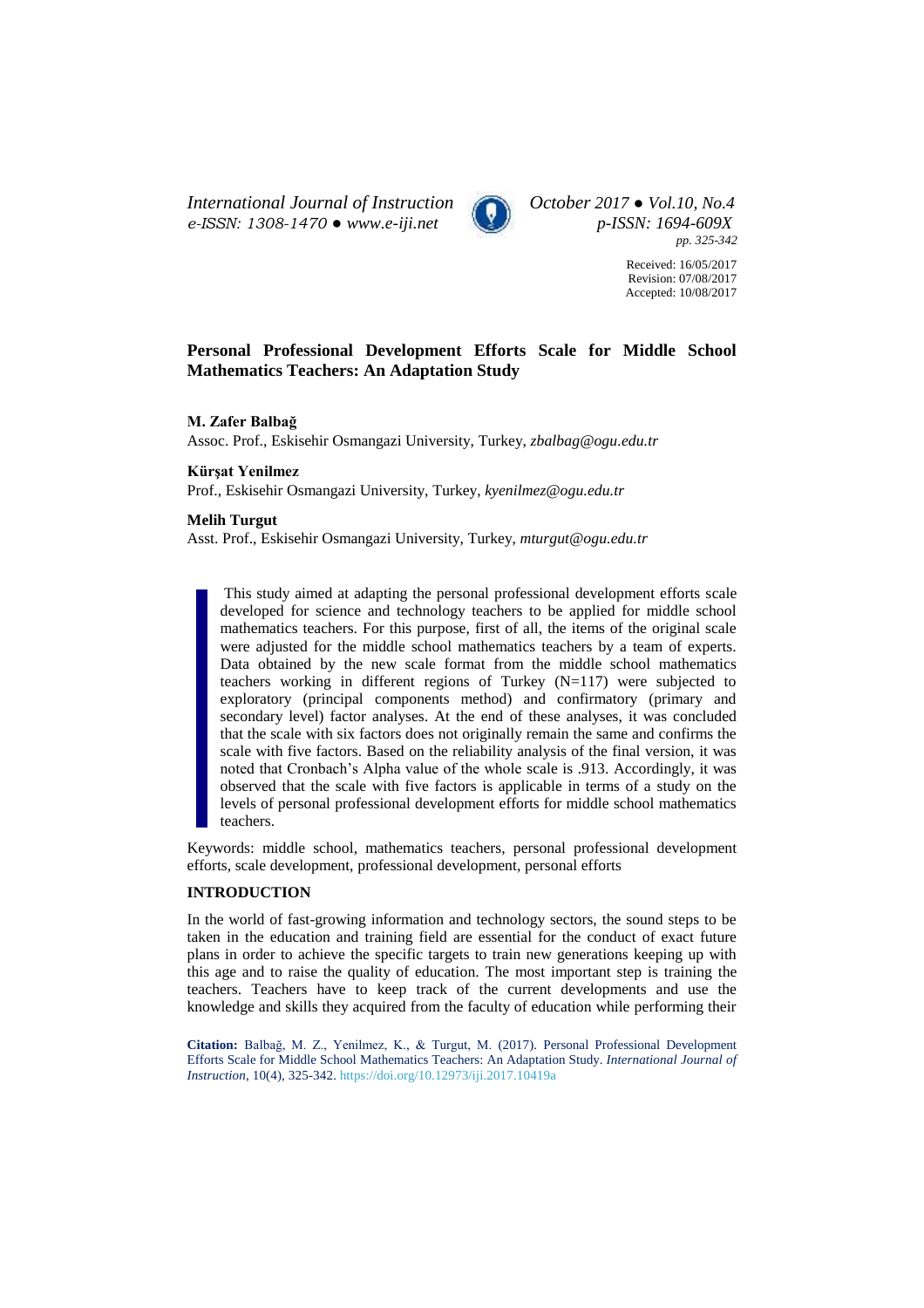profession. Within that respect, this development is based on the fact that the teachers should improve themselves professionally.

Furthermore, teachers should ask themselves these questions: "Am I good as a field teacher?", "Can I sufficiently improve myself?", "Am I successful at my job?", "Do my students feel that I am qualified enough for my job?", "What should I do to improve myself more as a teacher?". An ideal teacher can ask himself/herself these questions, do what is necessary to behave accordingly and is decisive to raise awareness in his profession. Teachers should comply with the changes and developments in their educational system, keep up-to-date with the developments in education-training field on an ongoing basis, and perform activities to improve their personal professional development in the field once they start to work as a teacher. Moreover, teachers have to keep track of the education-training activities performed in developed countries in terms of science and technology despite the differences in educational systems. This issue is of high importance to increase the quality of education and training in these countries. Education, which is the training process of people for a particular aim can make differences in individual personality. These differences stem from the knowledge, skills, attitudes and values obtained in this process. Today, schools constitute the vital part of the educational process (Fidan, 2012). Education and training started at birth continue until death and have an impact on our success, happiness and relations. Throughout the civilizations, people have considered learning and teaching significant and necessary measures have been taken to that end (Barutçigil, 2002).

A teacher who is defined as "a person teaching knowledge" is one of the most important units of education-training process. Teachers are key factors in the qualitative development of education systems. They also have a crucial role in the success or failure of the educational program reform (Banaz-Sierra, Diaz-Correa, Mellado & Ruiz, 2008). Main objective of training teachers is to train qualified teachers. Qualified teachers have the essential knowledge and skills in the profession, field and general knowledge (Cobb, Darling Hammond and Murangi, 1995). The aim of the teaching profession is to introduce a good, creative, constructive and helpful person for himself/herself, family and friends (Tekışık, 1987). The students take their teachers as a model especially during the adolescence. The students are impressed by a decisive, hard-working, wellgroomed and qualified teacher at school; often adapt a positive attitude towards the course of such a teacher and become successful. Bearing this in mind, teachers should try to develop both their knowledge level and personal background (Çelikten, Şanal and Yeni, 2005). If teachers do not adapt themselves to developments; in other words, if they do not support and maintain life-long learning, they will face with difficulties in many aspects (Kısakürek, 2003).

Therefore, professional development of teachers is as important as basic training of teachers. A good trainer should have a sufficient level of knowledge about his/her profession; have competence in training; comprehend the educational system and its policies; reach the competence level of entirety between his/her own status within the system and other ranks (Özden, 2010). Teachers act as a guide in terms of the goals of a state as well as expectations and level of the society. Teachers should cover up their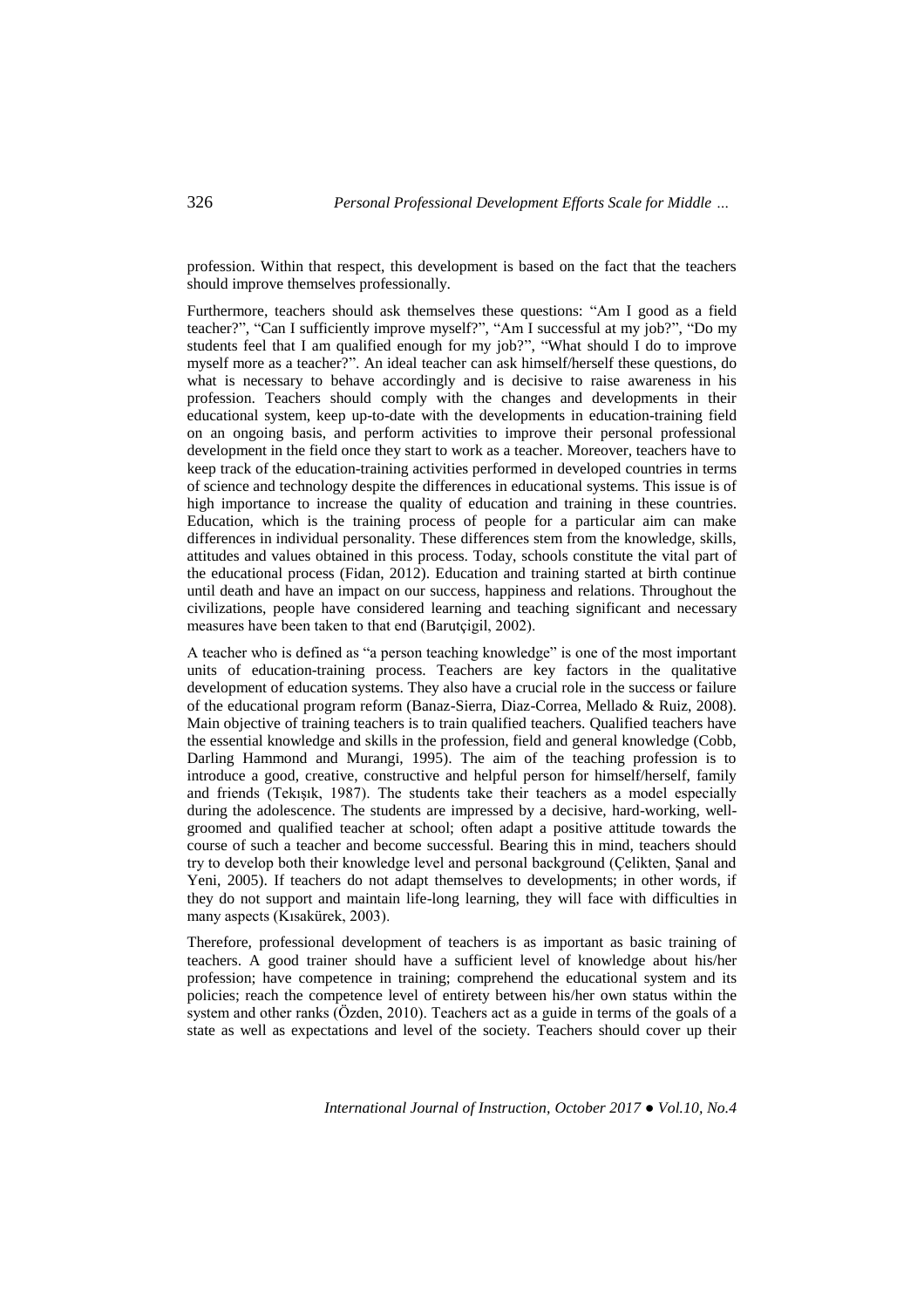deficiency and have the essential competences in order to train their students for the society and the future.

As for Bandura (1993), competence is the individual belief to perform one's duty. Teachers with a high level of competence have higher professional developments. Özden (2001) states that the primary objective of professional development is to keep up-to-date with and learn the necessary qualifications and develop the knowledge, skills and behaviours of the profession so as to perform one's duty better. Duttweiler (1989) defines the professional development of teachers as an activity or a process aiming at positive changes in knowledge, skills and behaviours. Ganser (2002) notes that professional development includes two types of experience: formal experiences (participation in workshops, meetings or monitoring activities etc.) and informal experiences (reading publications on the profession, watching television programs on academic discipline etc.). Cros, Duthilleul, Cox and Kantasalmi (2004) concluded that the professional development of teachers has a complex structure in different countries and made an evaluation as follows:

- The training of teachers with a changing content due to the developments in information and researches but without a concrete and theoretical basis is out of question.
- The training of teachers cannot be separated from practice. We learn as we take part in practices and the course is the location where this profession is learned although the profession of teaching is increasingly regarded as knowledgeoriented.
- The training of teachers cannot be considered stable. The profession of teaching is at the focus of social changes. Therefore, teachers should teach their students how to learn during their lifetime and should continue to improve themselves and conduct improving activities throughout their career (as cited in Bayram, 2010).

Accordingly, it is of high importance for the future of a country that all teachers from each field should improve themselves in their field based on the profession. Thus, it is likely to train good teachers based on the quality of the educational system (Wössmann, 2002; Nye et al., 2004; OECD, 2005; Hanushek, 2008). It is clear that teachers working in different fields in Turkey have particular studies on personal professional development (Yıldız, 2006; Ünal, 2010; Koç, 2010; Bayram, 2010; Yıldızlı, 2011; Bilgin and Balbağ, 2016). In his study titled "Identification of Technological Competency Levels of Science and Technology Teachers", Ünal (2010) found out that male teachers resort to technology more often than their female counterparts. Moreover, Ünal (2010) stated that male teachers are more prone to benefiting from technology. It was concluded that teachers with 1-5-year experience benefit from the available technological devices more often, but they are less interested in new technological developments when they gain more professional experience. Apart from the existing researches in the literature, the aim of this research was to adapt the personal professional development efforts scale developed for science and technology teachers to be applied for middle school mathematics teachers to picture out and compare those efforts.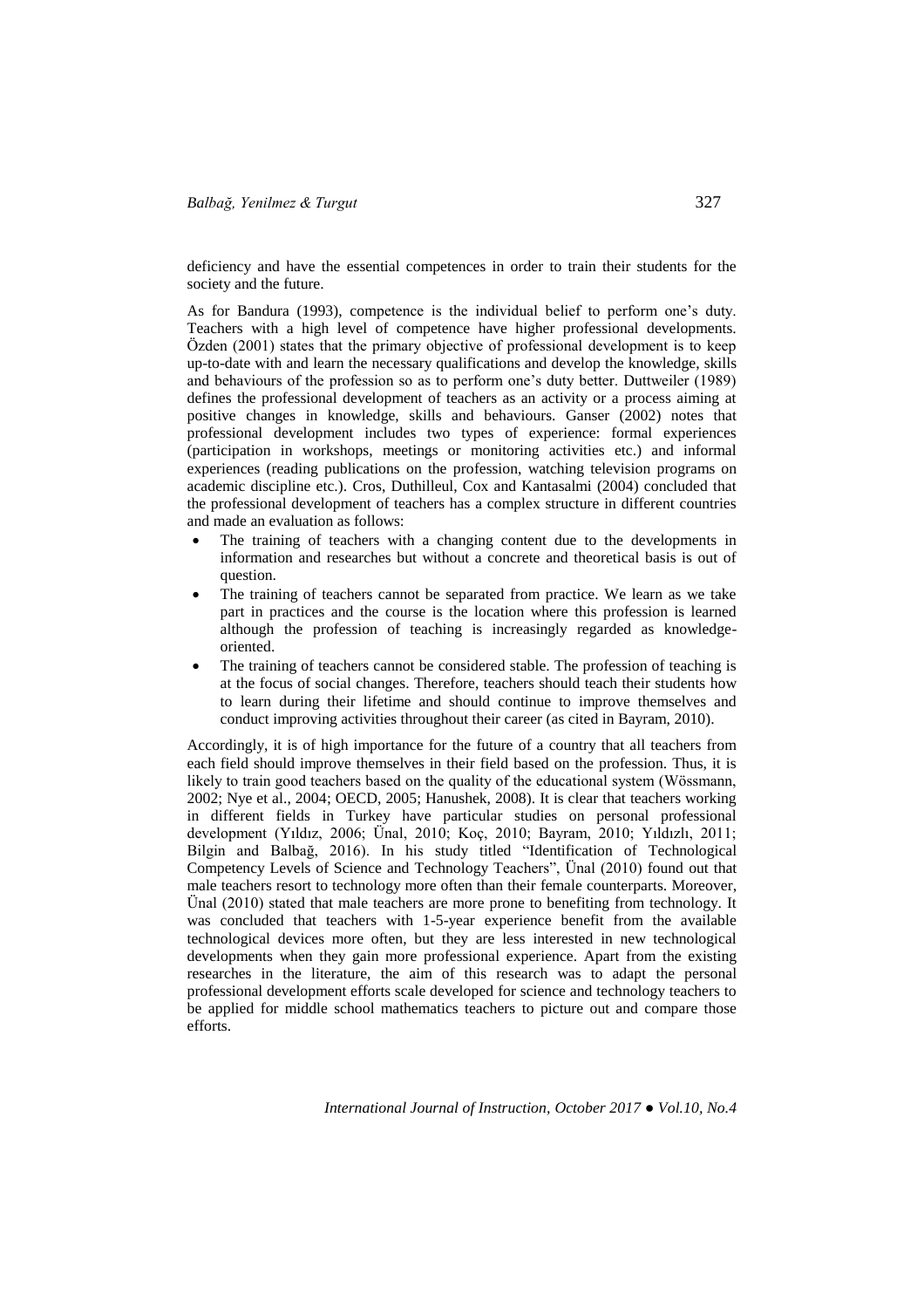## **LITERATURE REVIEW**

There are several studies in the literature focusing on professional development of teachers. For instance, in his study titled "Competences of Religion and Ethics Teacher", Koç (2010) tried to determine how religion and ethics teachers perceive their professional competences. Accordingly, teachers find themselves eligible in terms of basic qualifications such as special field knowledge, pedagogical formation and general knowledge as well as their performance in practices. However, teachers generally feel that they use new techniques on measurement and evaluation on average, but young teachers are a bit more qualified to use these techniques. It is evident that gender, teaching level and the graduation program of the teachers do not play a key role in their personal and professional development; however, more senior teachers are more qualified within that respect. It was observed that teachers are less qualified in keeping up with the advances and developments on their profession and fields; being open to changes; improving themselves and taking responsibility in social relations and activities apart from the school.

Bayram (2010) conducted a comparative educational research in his study. In the research, professional development programs of science and physics teachers in Turkey were compared with the professional development programs of science and physics teachers in more developed countries such as the USA, Japan, Britain and Australia. Accordingly, professional development in Turkey is applied more centrally. In other countries, there are various activities ensuring the teachers to follow the developments on teaching; update and enhance their knowledge in their fields. In some states of the USA, practices differ from the others as science and physics teachers have to attend professional development programs in order to renew their licenses. In these countries, teachers work in cooperation with their colleagues and share their experiences with each other. It is sure that this cooperation will be fruitful and important. In the light of the data obtained from these researches, it is evident that the teachers in Turkey are less qualified in terms of their training and personal and professional development especially after they start practising their professions.

In their study titled "Perceptions of Form Teachers with Different Professional Development about Professional Competence" Coşkun et al. (2010) tried to determine the perceptions on professional competence of 18 form teachers with various levels of seniority. Accordingly, teachers with various levels of seniority have different definitions of teaching competence in general and competence in special field as form teaching: form teachers with a teaching experience of 1 to 5 years consider teaching competence as appointment or passing the KPSS (Public Personnel Selection Examination of Turkey) exam; teachers with a teaching experience of 6 to 10 years consider teaching competence as having the necessary knowledge and qualifications on their profession and being able to transfer this knowledge and experience to the class; teachers with a teaching experience of 11 years and more consider teaching competence as professional experience and being a model teacher. Moreover, with respect to the methods to improve the professional competence, teachers with a teaching experience of 1 to 5 years stated that they do their best to increase their professional competence level;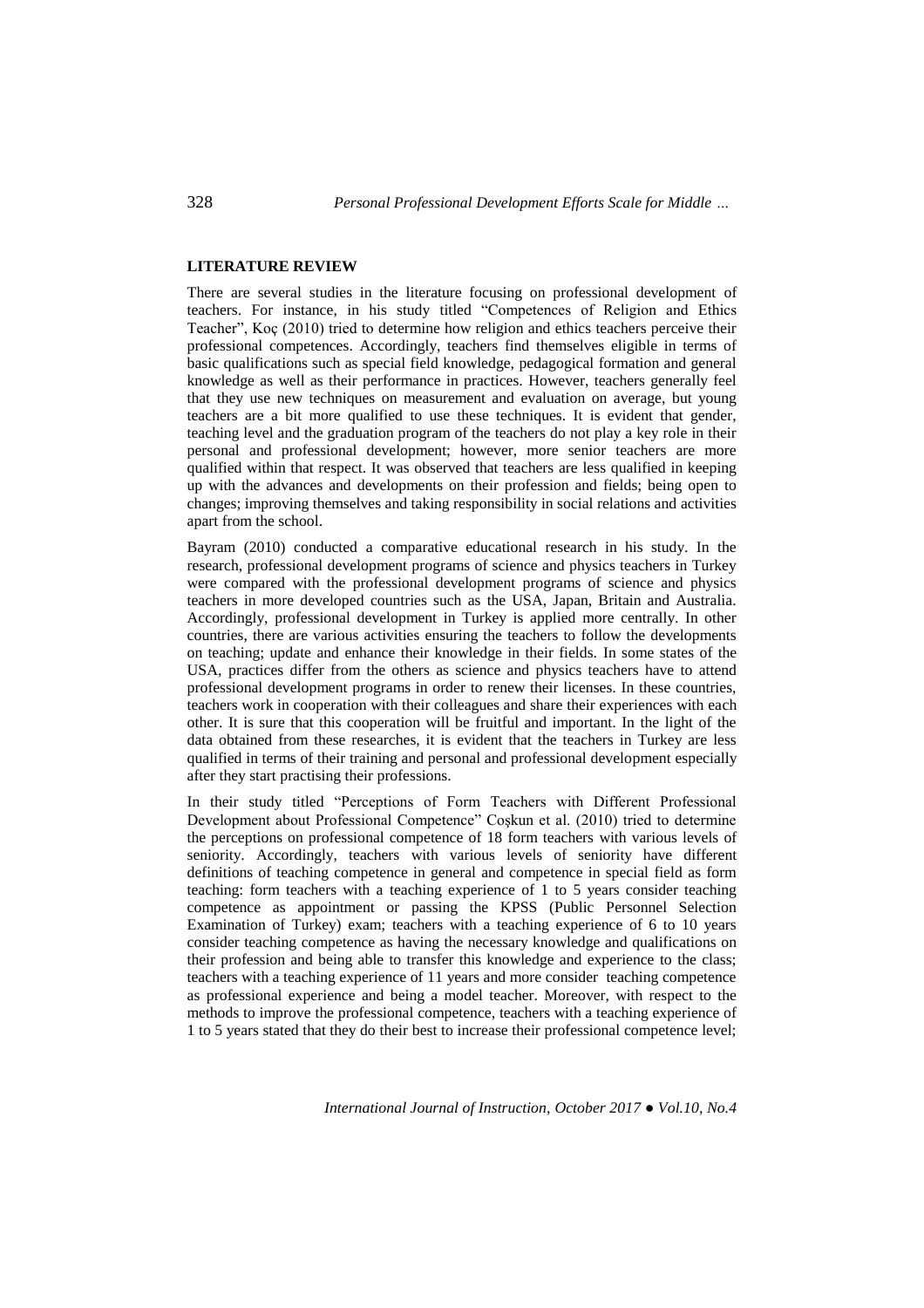they contact with their colleagues and participate in in-service courses. However, teachers with a teaching experience of 6 years and more noted that they tried to perform some professional activities and to follow new approaches. This may stem from the fact that teachers with a high level of professional experience feel higher levels of burnout.

In his study titled "A research on the professional self-improvement levels of gym and sports teachers, Yıldız (2006) conducted a research on the professional selfimprovement levels of gym teachers working in Mersin. According to this research, teachers are not qualified enough to use technology. It was noted that teachers are in need of in-service courses. However, more senior teachers often benefit from visual and audial teaching technologies during their courses. Gym teachers are eligible enough to follow periodical publications on their field and take part in the scientific activities. Teachers are in positive and participative touch with their group. Nevertheless, the administration and inspectors should back up the teachers for professional development and raise consciousness among the teachers on post-graduate programs in order to keep up with the current developments. Moreover, this research emphasized that MoNE, General Directorate of Youth and Sports and universities should collaborate to encourage gym teachers, improve their social and personal characteristics and enhance their professional development.

Yıldızlı (2011) conducted a research on professional developments of primary school mathematics teachers: The post-graduate thesis titled "Competency Perceptions of Primary School Mathematics Teachers In Terms of General Teaching Behaviours (A Sample on the province of Ankara)" focuses on whether primary schools mathematics teachers find themselves qualified enough in terms of general teaching behaviours and whether the variables such as gender, seniority and graduation faculty differ based on the competency levels of teachers. According to the findings of this research, teachers usually find themselves qualified enough within that respect. There is not a significant difference among teachers with respect to gender and seniority, while this difference is clear in terms of the graduation faculty variable.

### **Purpose of the Study**

Although there are research studies on the personal professional development of teachers, the number of these researches is insufficient for teachers who are required to constantly improve themselves due to the teaching programs changing in line with the development in the countries and more researches are needed, accordingly. This study is of high importance to determine the current status of personal professional development levels of middle school mathematics teachers; to take the necessary measures and to be confident about the future. This study includes an adaptation of the scale called Personal Professional Development Efforts Scale (PPDES) for science and technology teachers in their field developed by Bilgin and Balbağ (2016) for science and technology teachers working in Turkey to the middle school mathematics teachers. This adapted scale may be examined based on several variables. Therefore, this study is of high importance.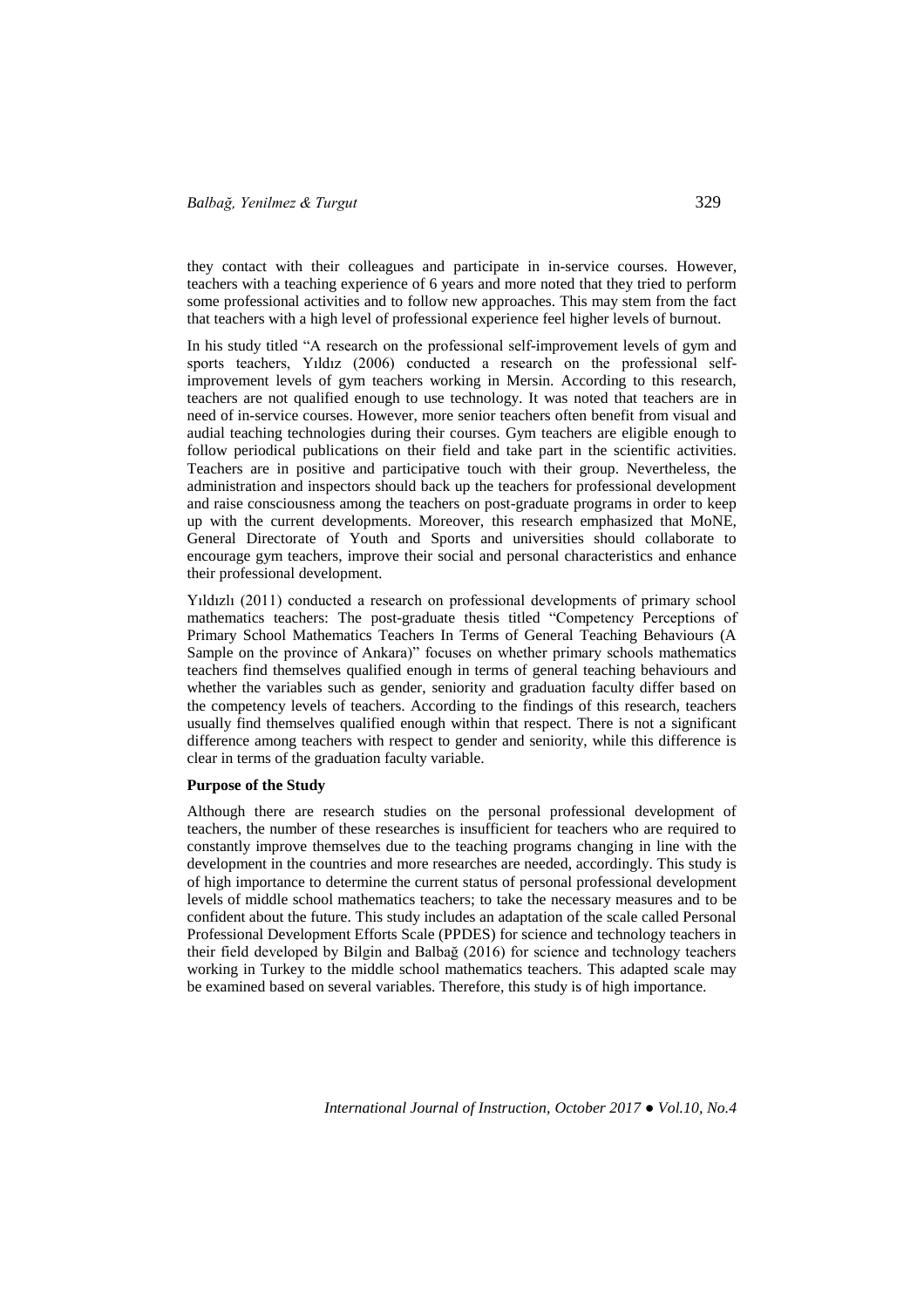# **METHOD**

### **Research Design**

In this study, the scale developed to determine personal professional development efforts of science and technology teachers in their field was adapted to the middle school mathematics teachers in line with the specified objective. Along this direction, some specific steps were followed: (*i*) the items underwent expert analysis to ensure adaptation of the items for middle school mathematics teachers' professional development and Turkish language structure; (*ii*) pilot studies with mathematics education master students who work as mathematics teachers were carried out; and then (*iii*) an exploratory factor analysis was employed to check whether original factor structure remains. As the next step,  $(iv)$  a  $(2$ -step) confirmatory factor analysis to assess the model constituted by the factors was employed. Finally, (*v*) reliability analysis was conducted for each factor and the entire scale.

### **Participants**

In the present study, 117 in-service middle school mathematics teachers (69 females, 48 males) working in different regions of Turkey volunteered to participate in the study. The mean teaching experience for the participants was 5.1 (SD=1.3) years ranging from 1 to 14 years. Two mathematics education master students working as teachers at public middle schools in a western city of Turkey participated in the pilot study just to ensure that the items were easy to read, comprehensible and suitable for their professional development context.

### **Instrument**

The original instrument, PPDES, was developed by Bilgin and Balbağ (2016) to assess science and technology teachers' personal professional development efforts related to their profession. PPDES has a 5-point Likert structure and 6 factors and 27 items, which was obtained through principal components analysis with Varimax rotation method. Factors of the scale are educational and cultural knowledge, specialisation, following scientific and technological developments, following curriculum, following media and publications. Internal consistency of the factors ranged from .64 to 83, and the entire scale's Cronbach's alpha was found to be .82.

## **Procedure and Data Analysis**

First of all, expressions specific to the education training of science and technology in the items of the scale were adapted to the context of middle school mathematics education training by a group of mathematics education experts. The experts checked each item following such criterions: (*i*) the item is directly suitable for mathematics education context, (*ii*) the item should be amended with respect to mathematics education context, (*iii*) the item does not belong to mathematics education context. Afterwards, a Turkish language expert checked all items to ensure whether items measured what they were intended to do. Moreover, after language check, we requested two mathematics education master students to read each item and explain what they understood. Based on all feedback, some items were revised. The final scale was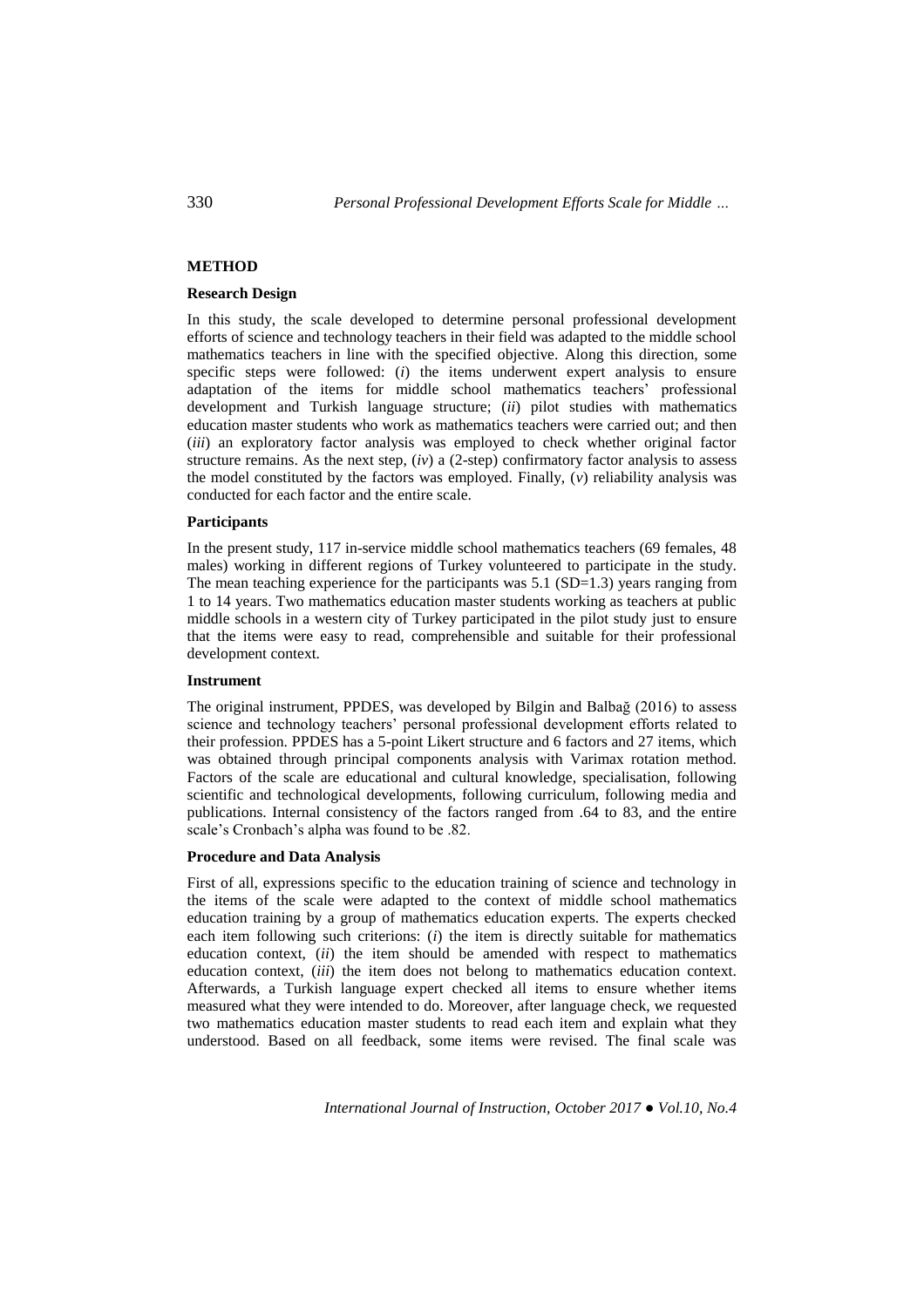transformed into an online questionnaire form and disseminated to in-service middle school mathematics teachers to fill the items. The data obtained from 117 middle school mathematics teachers' responses were analysed through SPSS 21 software package within *principal components analysis* to elaborate the scale's factor structure. Next, in order to explore the models constituted by the factors, LISREL 8.72 software package was used.

# **FINDINGS**

Original scale composed of 6 factors and 27 items; and Explanatory Factor Analysis (EFA) (Principal Components Analysis) and Confirmatory Factor Analysis (CFA) were applied to the data collected from a group of 117 people to examine whether the scale applied maintains its factor structure. In order to check the suitability of the group consisting of 117 people to factor analysis, Kaiser–Meyer–Olkin (KMO) and Bartlett's test of sphericity value and level of significance were analysed using SPSS 21.0 software. Table 1 displays the related results.

Table 1

| Results of KMO and Bartlett's Test of Sphericity |  |
|--------------------------------------------------|--|
|--------------------------------------------------|--|

| <b>KMO</b>                                 | .849     |
|--------------------------------------------|----------|
| Bartlett's Test of Sphericity — Chi-Square | 1641.406 |
| df                                         | 351      |
| Level of Significance                      | .000     |

According to Table 1, it was observed that chi-square value is significant at .01, and at the same time, KMO value is sufficient to realize factor analysis,  $X^2$ =1641.406, df=351, p<.001 (Çokluk et al., 2012, p. 207) and therefore, the data implies a multivariate normal distribution. For the next step, EFA was realized through SPSS 21.0 software. Firstly, common variance values of the data were examined. Table 2 addresses these results.

Table 2

EFA Common Variance Values of the Items

| Item No                 | Variance Value | Item No | Variance Value |
|-------------------------|----------------|---------|----------------|
|                         | .549           | 15      | .804           |
| $\overline{2}$          | .764           | 16      | .743           |
| $\overline{\mathbf{3}}$ | .549           | 17      | .375           |
| $\overline{4}$          | .666           | 18      | .617           |
| $\overline{5}$          | .668           | 19      | .739           |
| 6                       | .533           | 20      | .753           |
|                         | .655           | 21      | .585           |
| 8                       | .635           | 22      | .569           |
| 9                       | .698           | 23      | .700           |
| 10                      | .598           | 24      | .704           |
| 11                      | .527           | 25      | .666           |
| 12                      | .732           | 26      | .635           |
| 13                      | .739           | 27      | .636           |
| 14                      | .803           |         |                |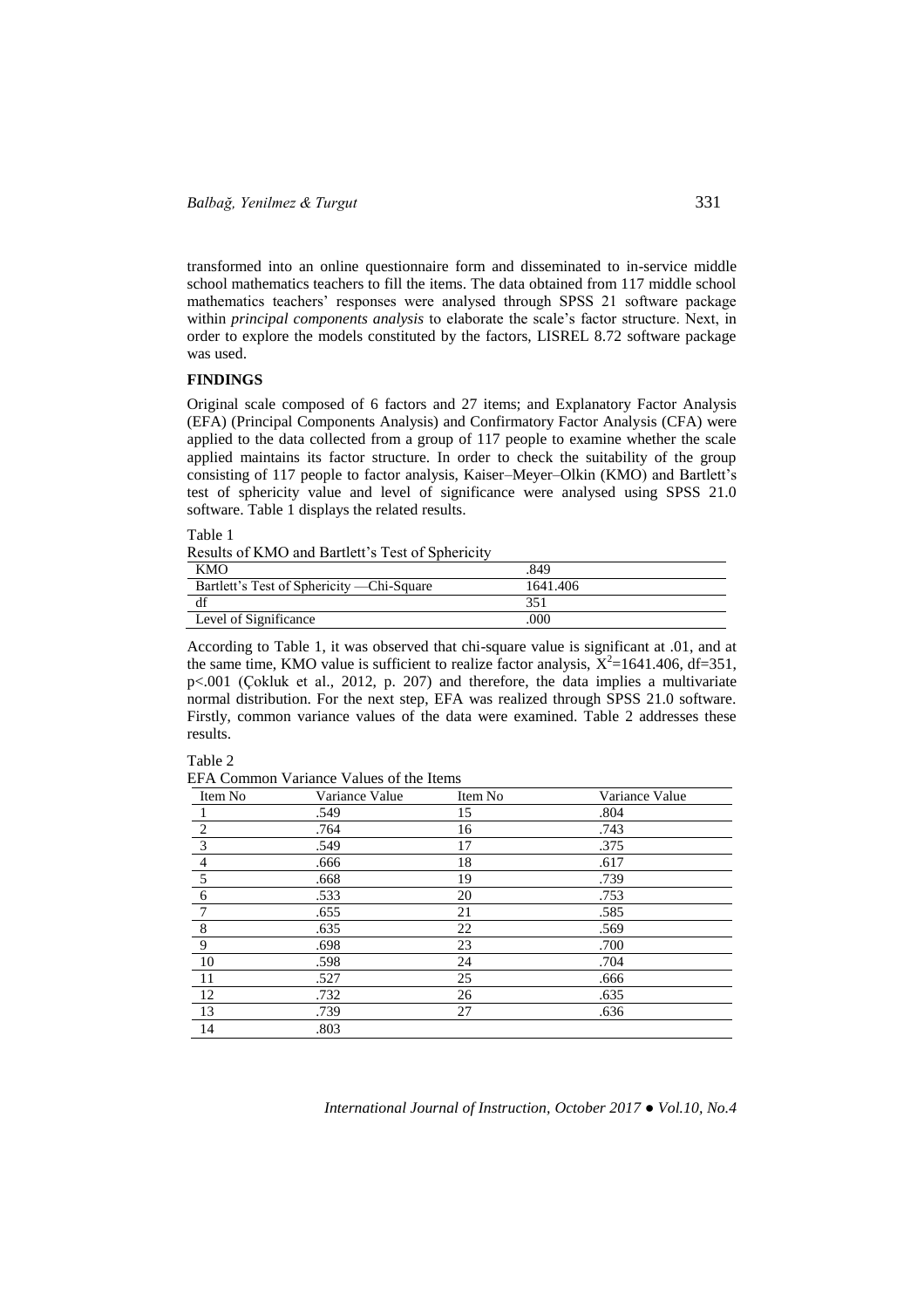In Table 2, common variance value of only 17th item is slightly low, while the common variance values of all other items vary between high values. Based on these values, it was considered that analyses might continue with all items. Software proposed 6 factors, as in the original version of the scale, and the total variance explained by these 6 factors is 65.337%. However, the absence of items in some factors and overlapping items revealed the need for addressing scree plot. This scree plot is presented in Figure 1.



Figure 1 The scree plot

When Figure 1 is examined, it is seen that scree plot refracts after the 6th component. In a sense, this gives the clue that the scale may have a five-factor structure. Considering that the original version of the scale has 6 factors and in view of Figure 1 (five-factor structure), factor structure of the scale was examined through Varimax rotation method for two different cases (factor loading values were taken as .40 and above). It was observed that in 6-factor structure, some items are overlapping; and items with the same significance (19 and 20th items) gather under one item by them. Bearing in mind that this factor titled "Keeping Up-to-date with the Media and Publications" may be related to the factor titled "Keeping Up-to-date with Scientific Developments", it was thought that the scale might have a five-factor structure. It was observed that the five-factor structure explains 61.289% of the total variance, and factors titled "Keeping Up-to-date with Media and Publications" and "Keeping Up-to-date with Scientific Developments" gather together, as estimated. Common variance values of the factors and item loadings related to the rotation process (before and after) of the five-factor structure are presented in Table 3.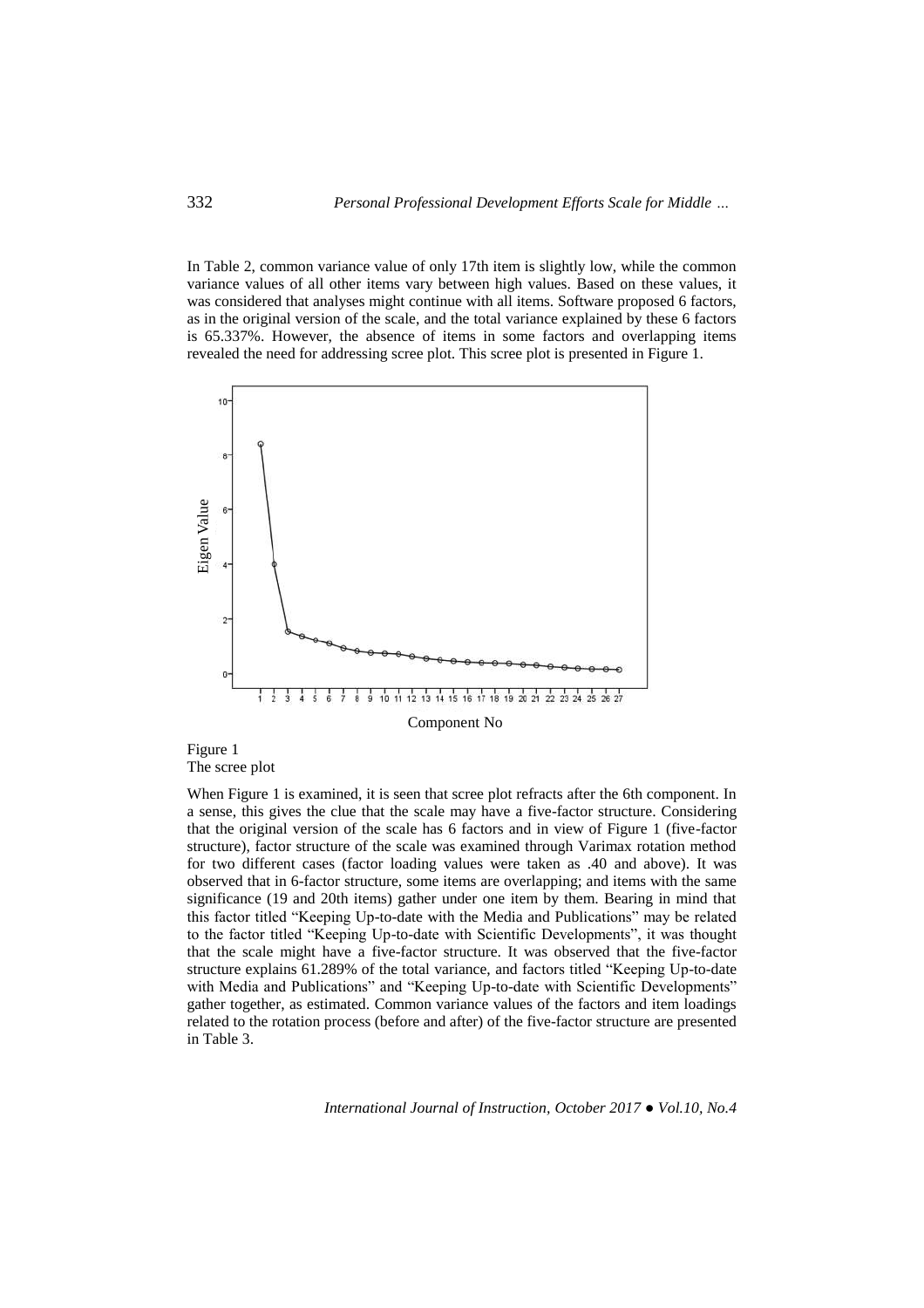| Table 3                                                                   |  |
|---------------------------------------------------------------------------|--|
| Factor Loadings of the Five-Factor Structure and Total Variance Explained |  |

|                | Factor  |          | Factor loadings after rotation |          |          |          |                    |  |  |
|----------------|---------|----------|--------------------------------|----------|----------|----------|--------------------|--|--|
| Item No        | Loading | Factor 1 | Factor 2                       | Factor 3 | Factor 4 | Factor 5 | Common<br>Variance |  |  |
| 24             | .694    | .793     |                                |          |          |          | .704               |  |  |
| 23             | .699    | .786     |                                |          |          |          | .700               |  |  |
| 26             | .609    | .691     |                                |          |          |          | .635               |  |  |
| 27             | .596    | .663     |                                |          |          |          | .636               |  |  |
| 25             | .627    | .641     |                                |          |          |          | .666               |  |  |
| 21             | .581    | .525     |                                |          |          |          | .585               |  |  |
| 18             | .606    | .449     |                                |          |          |          | .617               |  |  |
| $\overline{c}$ | .673    |          | .761                           |          |          |          | .764               |  |  |
| 5              | .648    |          | .703                           |          |          |          | .668               |  |  |
| 6              | .528    |          | .665                           |          |          |          | .533               |  |  |
| $\mathbf{1}$   | .515    |          | .652                           |          |          |          | .549               |  |  |
| $\overline{3}$ | .526    |          | .622                           |          |          |          | .549               |  |  |
| $\overline{4}$ | .362    |          | .490                           |          |          |          | .666               |  |  |
| 15             | .802    |          |                                | .870     |          |          | .804               |  |  |
| 16             | .662    |          |                                | .680     |          |          | .743               |  |  |
| $\overline{7}$ | .643    |          |                                | .664     |          |          | .655               |  |  |
| 22             | .557    |          |                                | .497     |          |          | .569               |  |  |
| 17             | .372    |          |                                | .486     |          |          | .375               |  |  |
| 14             | .803    |          |                                |          | .828     |          | .803               |  |  |
| 13             | .735    |          |                                |          | .810     |          | .739               |  |  |
| 12             | .689    |          |                                |          | .737     |          | .732               |  |  |
| 11             | .504    |          |                                |          | .451     |          | .527               |  |  |
| 19             | .708    |          |                                |          |          | .704     | .739               |  |  |
| 20             | .688    |          |                                |          |          | .682     | .753               |  |  |
| 10             | .517    |          |                                |          |          | .613     | .598               |  |  |
| 9              | .626    |          |                                |          |          | .579     | .698               |  |  |
| 8              | .577    |          |                                |          |          | .567     | .635               |  |  |

Based on Table 3, it was decided that the new form of the scale applied to the middle school mathematics teachers had a 5-factor structure, and factor titles were re-organized. Although factor titles were parallel, the corresponding position of the items in the factor structure was changed. As in the original version, the first factor was titled as "Specialization" (SP), second factor as "Educational and Cultural Development" (ECD), third factor as "Professional Communication with the Shareholders" (PCS), fourth factor as "Utilization of Information and Communication Technologies" (UICT), and fifth factor as "Keeping Up-to-date with Related Media and Publications" (KURMP). At this point, the variance explained by the sub-factor of specialization clarified 15.271% of the total variance; and the sub-factor of Educational and Cultural Development explained 14.184% of the total variance. Similarly, the sub-factor of Professional Communication with the Shareholders explained 10.742% of the total variance while the sub-factor of Utilization of Information and Communication Technologies explained 10.623% and the sub-factor of Keeping Up-to-date with Related Media and Publications explained 10.469%. Moreover, loading values of the factors varied between .449–.793, .490–.761, .486–.870, .451–.820, .567–.704, respectively. Correlations of the sub-factors and the whole scale are presented in the below table (Table 4).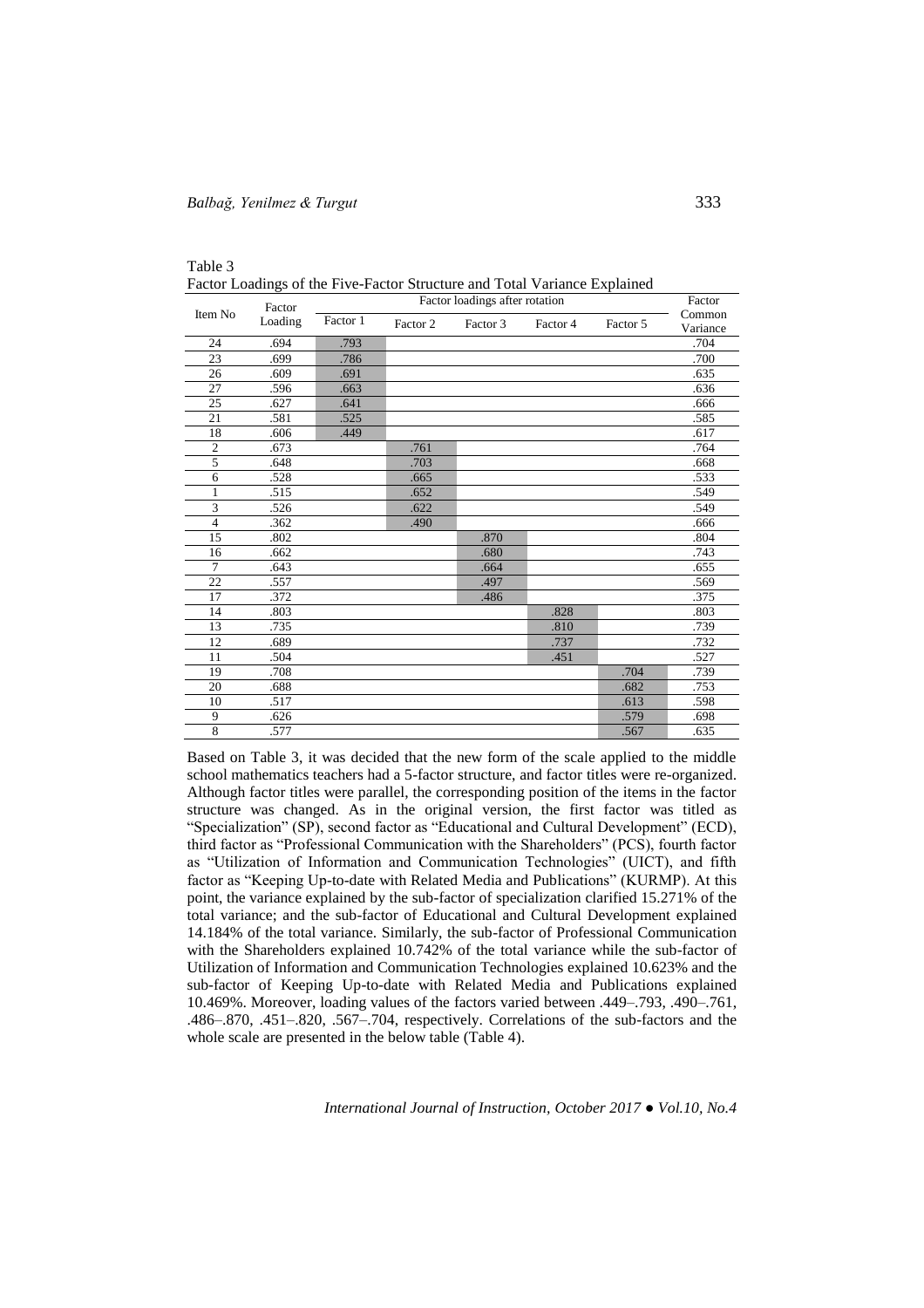| Correlations Between the Factors and the Entire Scale |          |          |            |          |              |       |  |  |
|-------------------------------------------------------|----------|----------|------------|----------|--------------|-------|--|--|
| <b>Factor Title</b>                                   |          | ECD      | <b>PCS</b> | UICT     | <b>KURMP</b> | Total |  |  |
| <b>SP</b>                                             |          |          |            |          |              |       |  |  |
| ECD                                                   | $.669**$ |          |            |          |              |       |  |  |
| <b>PCS</b>                                            | $.298**$ | $.364**$ |            |          |              |       |  |  |
| UICT                                                  | $.304**$ | $405**$  | $.550**$   |          |              |       |  |  |
| <b>KURMP</b>                                          | $.343**$ | $339**$  | $.587**$   | $.575**$ |              |       |  |  |
| Total                                                 | $801**$  | 801**    | 689**      | $.681**$ | 702**        |       |  |  |

In order to evaluate the model formed by the obtained factors, CFA (first and second level) was applied. To this end, the indices taken into account are: (Çelik and Yılmaz, 2013; Çokluk et al., 2012):  $X^2/df$ , Comparative Fit Index (CFI), Normed Fit Index (NFI), Non-Normed Fit Index (NNFI), Root Mean Square Error of Approximation (RMSEA). In the light of these values, first level CFA results are presented as follows (Figure 2):



First level CFA results

*International Journal of Instruction, October 2017 ● Vol.10, No.4*

Table 4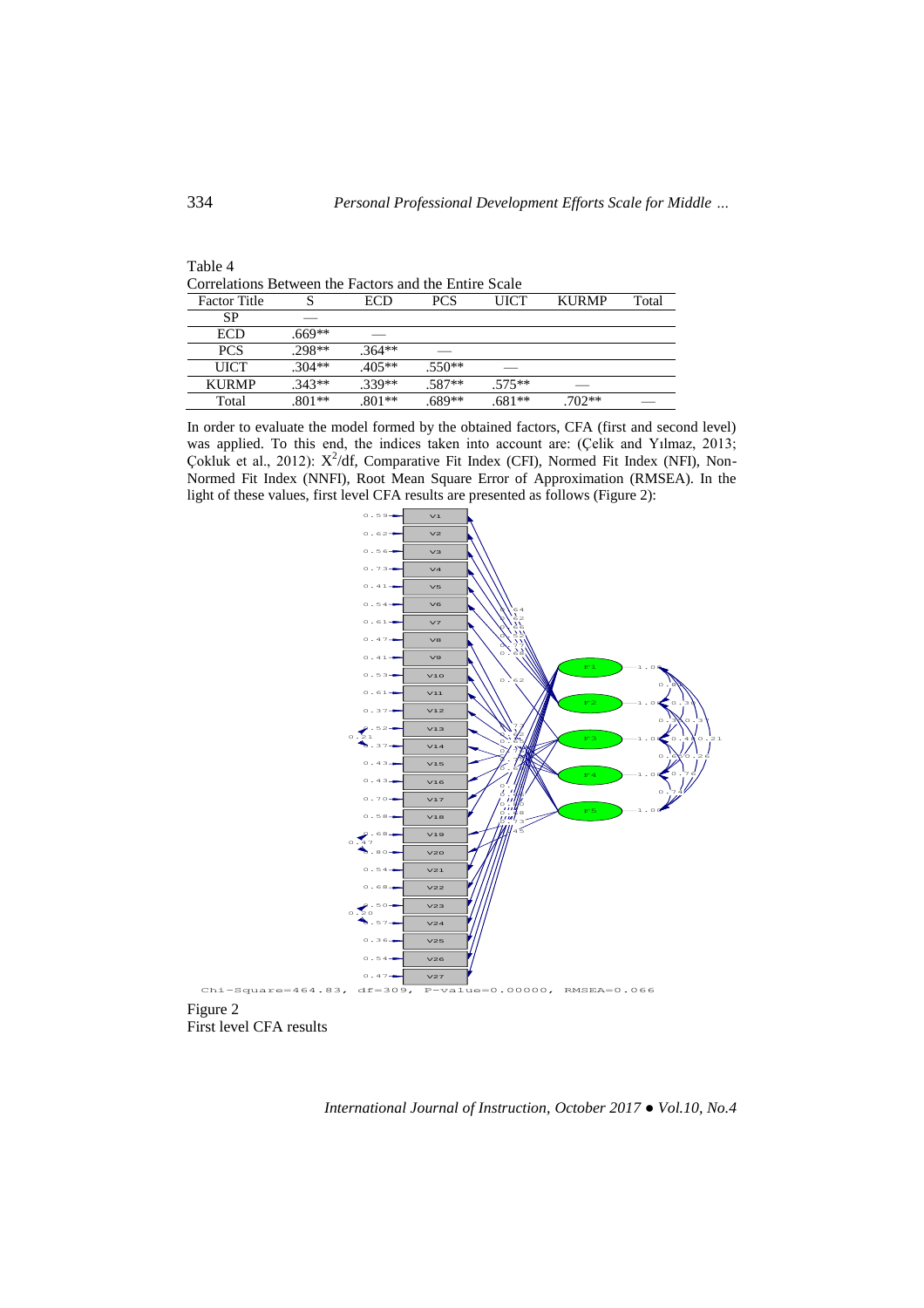As a result of the analysis, the index values obtained are as follows:  $X^2/df=1.504$ ,  $CFI=0.95$ ,  $NFI=0.88$ ,  $NNFI=0.95$ ,  $RMSEA=0.06$ . It was found out that the first two and last index values are within the acceptable range (Çelik and Yılmaz, 2013). With the aim of analysing the model formed together by the five factors obtained, second level factor analysis was applied. Figure 3 represents the model and loading values.



## Figure 3 Second Level CFA results

Result of the second level factor analysis is as follows:  $X^2/df=1.745$ , CFI=0.94, NFI=0.87, NNFI=0.93, RMSEA=0.08. Similar to the CFA at first level, it was found out that first two and the last index values are within the acceptable range.

With respect to reliability analyses, it was found out that the Cronbach Alfa value of the whole scale is .913, while the values of the sub-factors are .874 for the first factor, .807 for the second factor, .773 for the third factor, .829 for the fourth factor, and .780 for the fifth factor. Through the Split-half method, the first half was determined as .846, and the second half as .871 (Guttman Split value .810, Spearman-Brown value .817). The final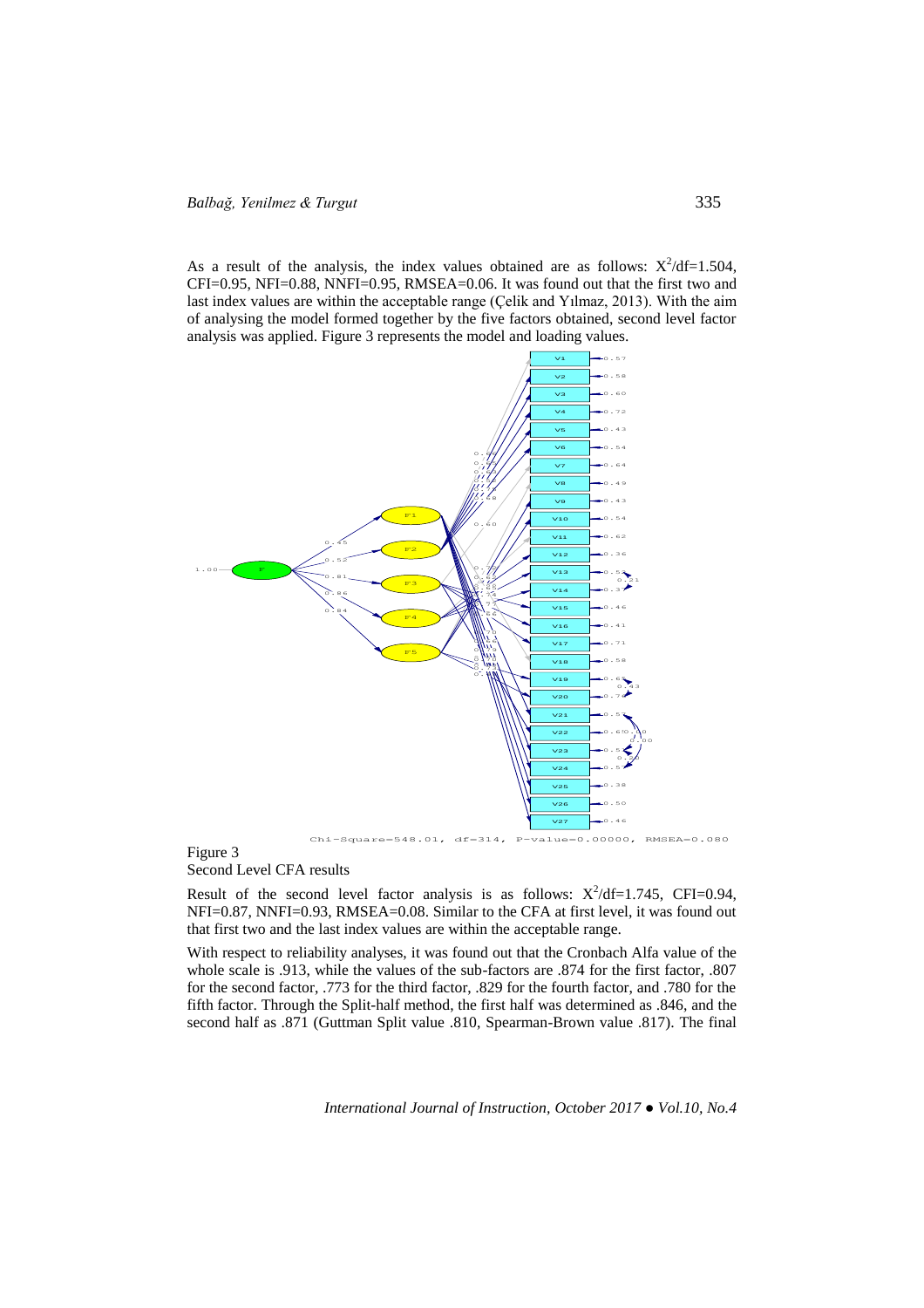form of the new version of the scale whose validity and reliability was confirmed is presented in ANNEX-1.

## **CONCLUSION AND SUGGESTIONS**

This study attempted to adapt the scale developed by Bilgin and Balbağ (2016) in an aim to analyse the personal professional development efforts of science and technology teachers in their fields to middle school mathematics teachers. Accordingly, the subdimension and some items of the adapted scale were changed. It was determined that unlike the former scale, the personal professional development efforts scale for middle school mathematics teachers consisted of five sub-dimensions, namely specialization, educational and cultural background, professional communication with the shareholders, utilization of information and communication technologies, and keeping up-to-date with related media and publications.

According to the results of the analysis, the strongest factor in relation to the whole scale was the utilization of information and communication technologies, while the weakest was specialization (Figure 3). Based on these results, it was clear that the most important factor on the opinions of middle school mathematics teachers about their personal professional developments was the utilization of information and communication technologies, while the weakest was the specialization in their fields. This result may be justified with the efforts for the use of information and communication technologies in classrooms, observed in the recent projects carried out by the Ministry of Education of Turkey. Adapted scale has a parallel form with its original version and enables the analysis of the relation between the personal professional development efforts ideally expected from teachers and their current factual personal professional development efforts.

Thanks to this study, the research data obtained through the application of this adapted scale would contribute to the field; and depending on the results of the research, negative and deficient aspects would be eliminated through the realization of concrete activities or regulations, enhancing the personal professional development efforts of middle school mathematical teachers in Turkey. This study is crucial in terms of revealing the current condition of the personal professional development status of middle school mathematics teachers in their fields and thus, in terms of taking reformatory measures for the future generations. Accordingly, the literature includes studies pointing that the branch teachers do not consider themselves self-sufficient with regard to their personal and professional developments (Altun and Cengiz, 2012; Gürbüz et al., 2013; Şahin Taşkın and Hacıömeroğlu, 2010). As a result of this research, a reliable and valid scale to determine the personal and professional developments of mathematics teachers in their fields was developed, and this can be used in related future studies in the field of mathematics. Moreover, this study pointed that the scale may also be applied in fields under other disciplines, and will evidently evoke ideas in building other scales.

### **ACKNOWLEDGEMENT**

This study was supported by Scientific Research Projects Commission of Eskişehir Osmangazi University (ESOGU-BAP) (project no: 201521031).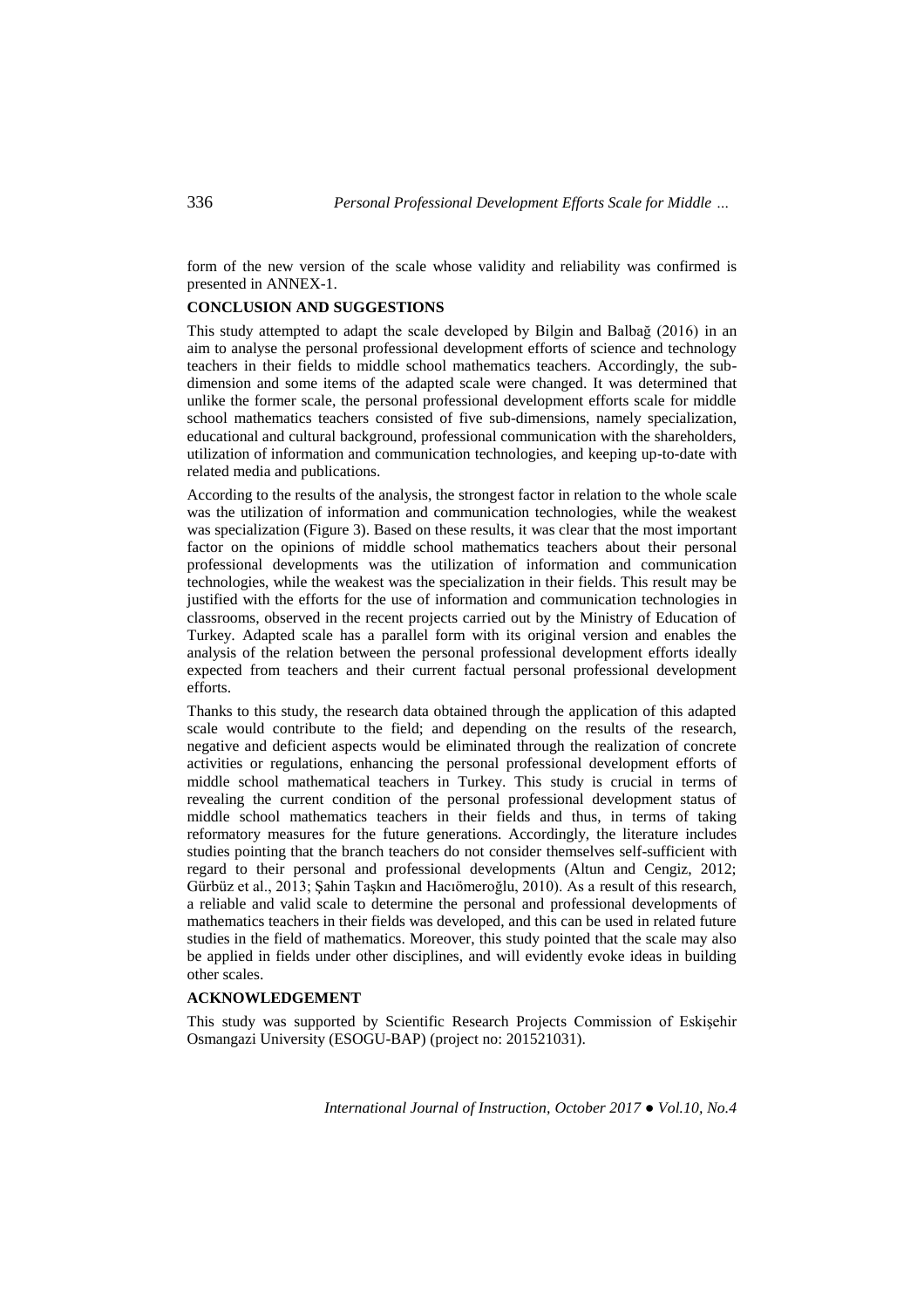*Balbağ, Yenilmez & Turgut* 337

## **REFERENCES**

Altun, T., & Cengiz, E. (2012). İlköğretim II. Kademe branş öğretmenlerinin mesleki gelişim fırsatları hakkındaki görüşleri. *International Online Journal of Educational Sciences, 4*(3), 672–690.

Banaz-Sierra, C., Diaz-Correa, L., Mellado, V., & Ruiz, C. (2008). The effect of secondary education teachers' involvement in an action research program on their students' alternative ideas on energy. *Journal of Physics Teacher Education Online, 5*(1), 20–31.

Bandura, A. (1993). Perceived self-efficacy in cognitive development and functioning. *Educational Psychologist, 28*(2), 117–148.

Barutçugil, İ. (2002). *Eğiticinin eğitimi.* İstanbul: Kariyer.

Bayram, D. (2010). *Türkiye, ABD, Japonya, İngiltere ve Avustralya'da fen ve fizik öğretmenlerine yönelik mesleki gelişim programlarının karşılaştırılması* (Unpublished doctoral thesis), Ankara University, Ankara.

Bilgin, A., & Balbağ, M. Z. (2016). Personal professional development efforts scale for science and technology teachers regarding their fields. *Acta Didactica Napocensia*, *9*(2), 67–78.

Cobb, V., L., Darling-Hammond, L., & Murangi, K. (1995). Teacher preparation and professional development in APEC members: An overview of policy and practice. In L. Darling-Hammond & V. L. Cobb, (Ed), *Teacher preparation and professional development in APEC members: A comparative study* (pp. 1–16). Washington, DC: U.S. Department of Education.

Coşkun, K., Metin, M., Birişci, S., & Kaleli Yılmaz, G. (2010). *Farklı mesleki deneyime sahip sınıf öğretmenlerinin mesleki yeterlilik ile ilgili algılamaları.* International Conference on New Trends in Education and Their Implications, Antalya.

Cros, F., Duthilleul, Y., Cox, C., & Kantasalmi, K. (2004). *Attracting, developing and retaining effective teachers.* Country Note: Spain-OECD

Çelik, H. E., & Yılmaz, V. (2013). *LISREL 9.1 ile yapısal eşitlik modellemesi*. Ankara: Anı.

Çelikten, M., Şanal, M., & Yeni, Y. (2005). Öğretmenlik mesleği ve özellikleri. *Erciyes Üniversitesi, Sosyal Bilimler Enstitüsü Dergisi,* 19, 207–237.

Çokluk, Ö., Şekercioğlu, G., & Büyüköztürk, Ş. (2012). *Sosyal bilimler için çok değişkenli istatistik SPSS ve LISREL uygulamaları*. Ankara: Pegem.

Duttweiler, P. C. (1989). Components of an effective professional development program. *Journal of Staff Development, 10*(2), 2–6.

Fidan, N. (2012). *Okulda öğrenme ve öğretme*. Ankara: Pegem.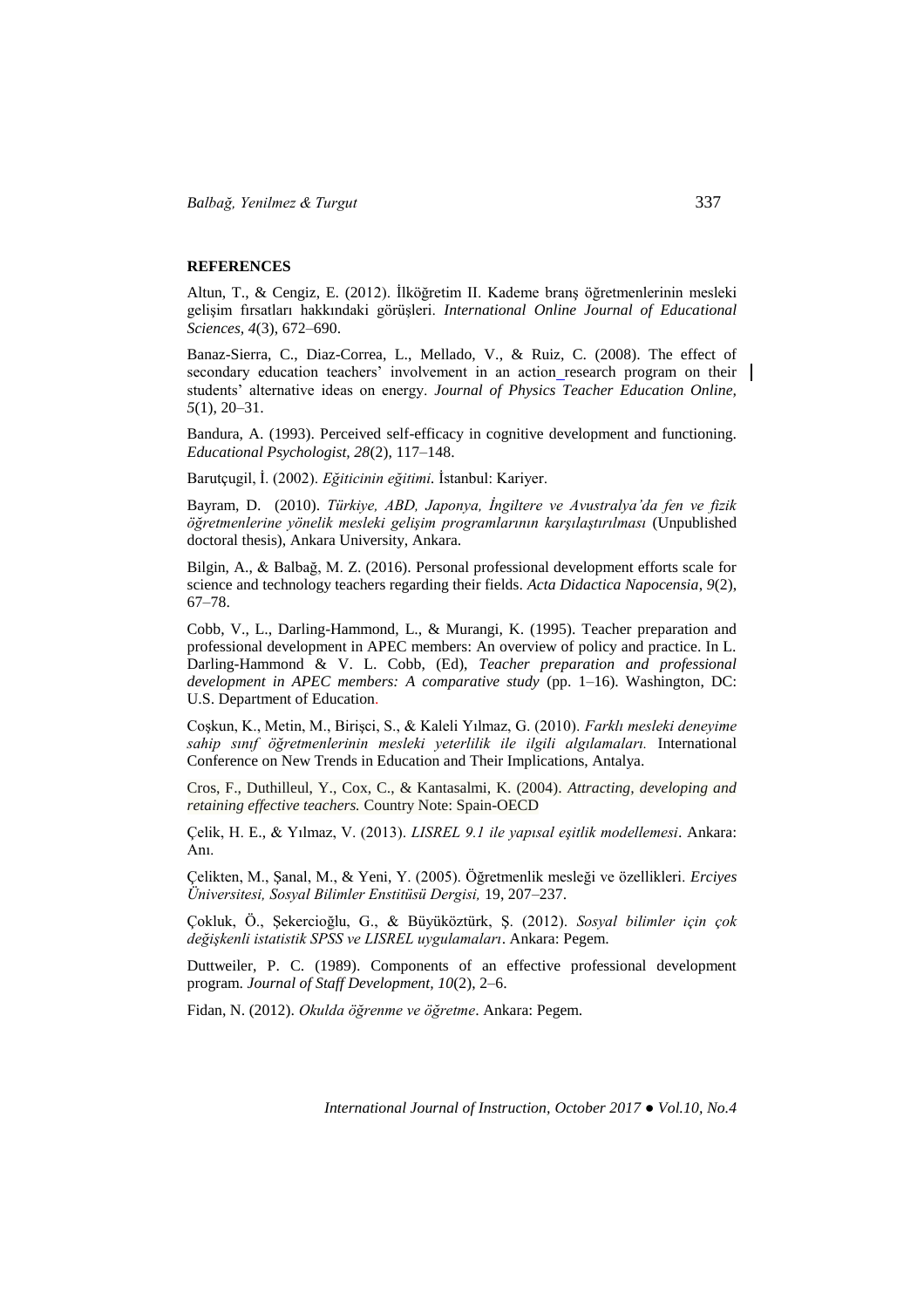Ganser, T. (2002). The new teacher mentors: Four trends that are changing the look of mentoring programs for new teachers. *American School Board Journal, 189*(12), 25–27.

Gürbüz, R., Erdem, E., & Gülburnu, M. (2013). Sınıf öğretmenlerinin matematik yeterliklerini etkileyen faktörlerin incelenmesi. *Ahi Evran Üniversitesi Kırşehir Eğitim Fakültesi Dergisi, 14*(2), 255–272.

Hanushek, E. A. (2008). The Economic Benefits of Improved Teacher Quality. In N. C. Soguel & P. Jaccard (Ed), Governance and Performance of Education Systems (pp. 107–135). Springer, Netherlands.

Kısakürek, M. A. (2003). 'Eleştirel Çağrışımlar ve Öğrenme', Öğrenmeyi Öğrenme Etkinlikleri, 17–18 Kasım 2003, Türkiye Zekâ Vakfı ve Talim Terbiye Kurulu Başkanlığı, ODTÜ Kültür ve Kongre Merkezi, Ankara.

Koç, A. (2010). Din kültürü ve ahlak bilgisi öğretmenlerinin yeterlilikleri. *Değerler Eğitimi Dergisi, 8*(19), 107–149.

Nye, B., Konstantopoulos, S., & Hedges, L. V. (2004). How large are teacher effects*? Educational Evaluation and Policy Analysis*, 26, 237–257.

OECD (2005). *Teachers matter. Attracting, developing and retaining effective teachers*. Paris: OECD.

Özden, M. C. (2001). *Bireysel kariyer yönetimi-profesyonelin el kitabı*. Ankara: Ümit.

Özden, Y. (2010). *Öğrenme ve öğretme*. Ankara: Pegem.

Şahin Taşkın, Ç., & Hacıömeroğlu, G. (2010). Meslek bilgisi derslerinin öğretmen adaylarının profesyonel gelişimindeki önemi. *Pamukkale Üniversitesi Eğitim Fakültesi Dergisi, 28*(2), 165–174.

Tekışık, H. H. (1987). Türkiye'de öğretmenlik mesleği ve sorunları. *Hacettepe Eğitim Fakültesi Dergisi, 2*(1), 24–33.

Ünal, Ö. A. (2010). Fen ve teknoloji öğretmenlerinin teknoloji yeterlilik düzeylerinin belirlenmesi (Hatay ili örneği). (Unpublished master thesis). Eskişehir Osmangazi Üniversitesi, Eskişehir.

Yıldız, S. (2006). *Beden eğitimi ve spor öğretmenlerinin meslekte kendini geliştirme düzeylerinin incelenmesi* (Master thesis). Mersin Üniversitesi, Mersin.

Yıldızlı, H. (2011). *İlköğretim matematik öğretmenlerinin genel öğretmenlik davranışları açısından kendilerine yönelik yeterlilik algıları* (Ankara ili örneği), (Unpublished master thesis). Selçuk Üniversitesi, Konya.

Wössmann, L. (2002). *Schooling and the quality of human capital*. Berlin: Springer.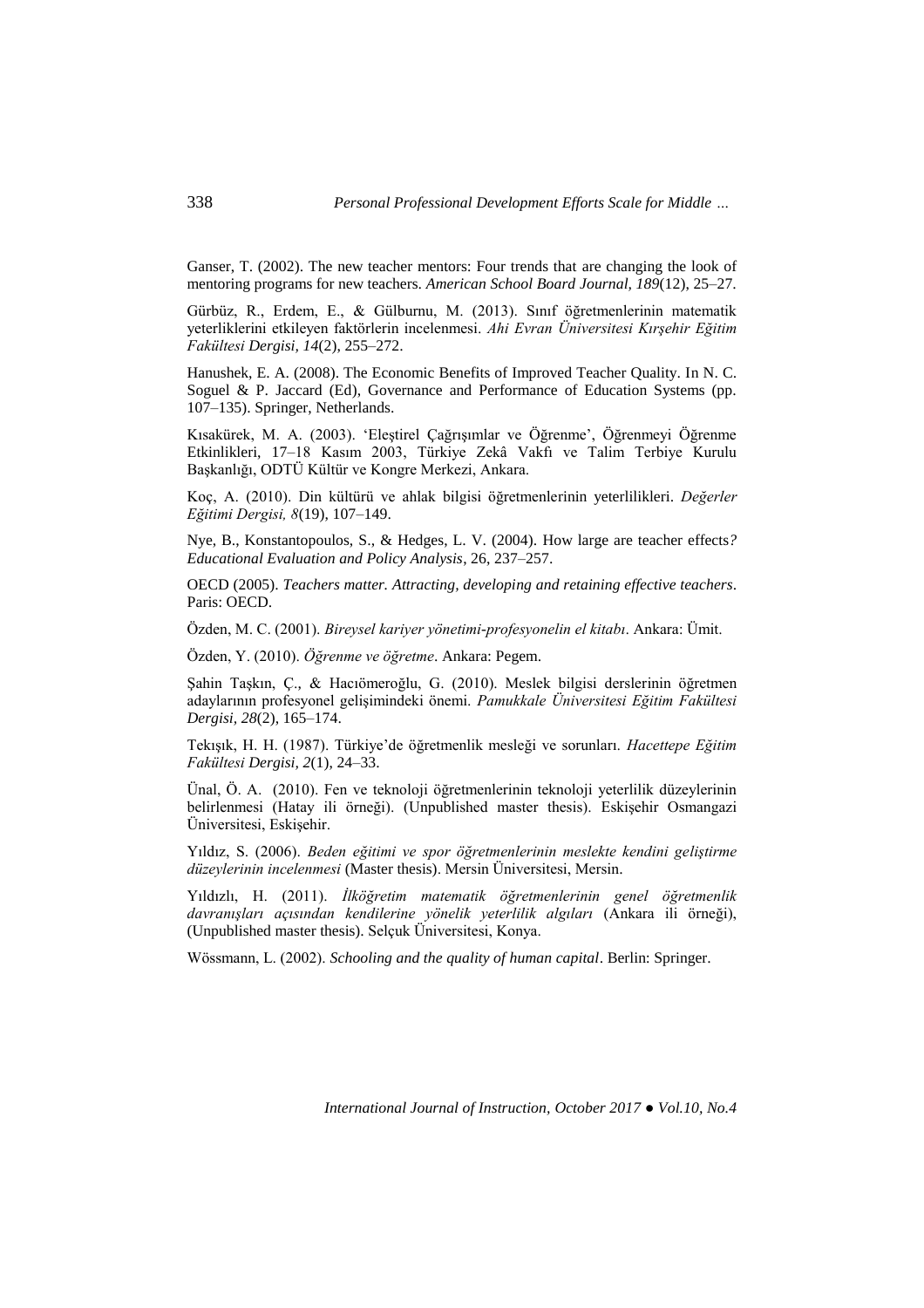#### ANNEX-1 ANNEX-1

# Personal Professional Development Efforts Scale for Middle School Mathematics

## Teachers

In answering the questions, insert the phrase: "<u>a good mathematics teacher</u>" to the beginning of the sentence. Please mark only one of the following options: "Always", "Often", "Sometimes", "Rarely" and "Never".

|        |              |           | <b>IDEALLY</b> |       | <b>PERSONALLY</b><br>(What do you expect ideally?)<br>(How often do you practice?)                       |                                                                                                               |  |  |  |        |       |
|--------|--------------|-----------|----------------|-------|----------------------------------------------------------------------------------------------------------|---------------------------------------------------------------------------------------------------------------|--|--|--|--------|-------|
| Always | <b>Often</b> | Sometimes | Rarely         | Vever |                                                                                                          | A Good Mathematics Teacher;<br><b>Nways</b><br><b>Often</b>                                                   |  |  |  | tarely | Never |
|        |              |           |                |       | Specialization:                                                                                          |                                                                                                               |  |  |  |        |       |
|        |              |           |                |       |                                                                                                          | 1. should exchange/I exchange opinions about their field of                                                   |  |  |  |        |       |
|        |              |           |                |       | work, with the academicians.                                                                             |                                                                                                               |  |  |  |        |       |
|        |              |           |                |       |                                                                                                          | 2. should invite/I invite national field specialists to school.                                               |  |  |  |        |       |
|        |              |           |                |       |                                                                                                          | 3. should invite/I invite foreign field specialists to school                                                 |  |  |  |        |       |
|        |              |           |                |       |                                                                                                          | 4. should take part/ I take part in scientific meetings                                                       |  |  |  |        |       |
|        |              |           |                |       | (congress, seminars, conferences, etc.) in his/her field of work, as a                                   |                                                                                                               |  |  |  |        |       |
|        |              |           |                |       | speaker.                                                                                                 | 5. should participate/I participate in the field related                                                      |  |  |  |        |       |
|        |              |           |                |       | contests among teachers (such as "Teachers' Production")                                                 |                                                                                                               |  |  |  |        |       |
|        |              |           |                |       |                                                                                                          | 6. should participate/I participate in Lifelong Learning                                                      |  |  |  |        |       |
|        |              |           |                |       | programmers (Comenius, Leonardo da Vinci etc.)                                                           |                                                                                                               |  |  |  |        |       |
|        |              |           |                |       |                                                                                                          | 7. should keep up-to-date/I keep up-to-date with scientific                                                   |  |  |  |        |       |
|        |              |           |                |       | periodicals about his/her field.                                                                         |                                                                                                               |  |  |  |        |       |
|        |              |           |                |       | <b>Educational and Cultural Development:</b>                                                             |                                                                                                               |  |  |  |        |       |
|        |              |           |                |       |                                                                                                          | 8. should visit/I visit places such as exhibitions, museums,                                                  |  |  |  |        |       |
|        |              |           |                |       | science centers related to his/her/my field.                                                             |                                                                                                               |  |  |  |        |       |
|        |              |           |                |       | 9. should read/ I reads field related books.                                                             |                                                                                                               |  |  |  |        |       |
|        |              |           |                |       |                                                                                                          | 10. should participate/I participate in field related in-service                                              |  |  |  |        |       |
|        |              |           |                |       | trainings.                                                                                               |                                                                                                               |  |  |  |        |       |
|        |              |           |                |       | 11. should participate/I participate in field related<br>knowledge contests, together with the students. |                                                                                                               |  |  |  |        |       |
|        |              |           |                |       |                                                                                                          | 12. should take part/takes part in field related scientific                                                   |  |  |  |        |       |
|        |              |           |                |       | meetings (congress, seminars, conferences, etc.), as a participant.                                      |                                                                                                               |  |  |  |        |       |
|        |              |           |                |       |                                                                                                          | 13. should attend/I attend field related trips outside the                                                    |  |  |  |        |       |
|        |              |           |                |       | school, (such as exhibitions, museums, science centers) together                                         |                                                                                                               |  |  |  |        |       |
|        |              |           |                |       | with students.                                                                                           |                                                                                                               |  |  |  |        |       |
|        |              |           |                |       |                                                                                                          | Professional Communication with the Shareholders:<br>14. should sign up/I sign up to web-sites, which enables |  |  |  |        |       |
|        |              |           |                |       | keeping up to date with the field related developments.                                                  |                                                                                                               |  |  |  |        |       |
|        |              |           |                |       |                                                                                                          | 15. should exchange/I exchange field related information                                                      |  |  |  |        |       |
|        |              |           |                |       | with the subject group teachers.                                                                         |                                                                                                               |  |  |  |        |       |
|        |              |           |                |       |                                                                                                          | 16. should exchange/I exchange opinions with different                                                        |  |  |  |        |       |
|        |              |           |                |       | subject group teachers on field related matters.                                                         |                                                                                                               |  |  |  |        |       |
|        |              |           |                |       |                                                                                                          | 17. should exert/I exert effort to be well informed about the                                                 |  |  |  |        |       |
|        |              |           |                |       | acquisitions stated in the curriculum.                                                                   |                                                                                                               |  |  |  |        |       |
|        |              |           |                |       |                                                                                                          | 18. should design/I design various experiments in parallel                                                    |  |  |  |        |       |
|        |              |           |                |       | with the field related experiments.                                                                      |                                                                                                               |  |  |  |        |       |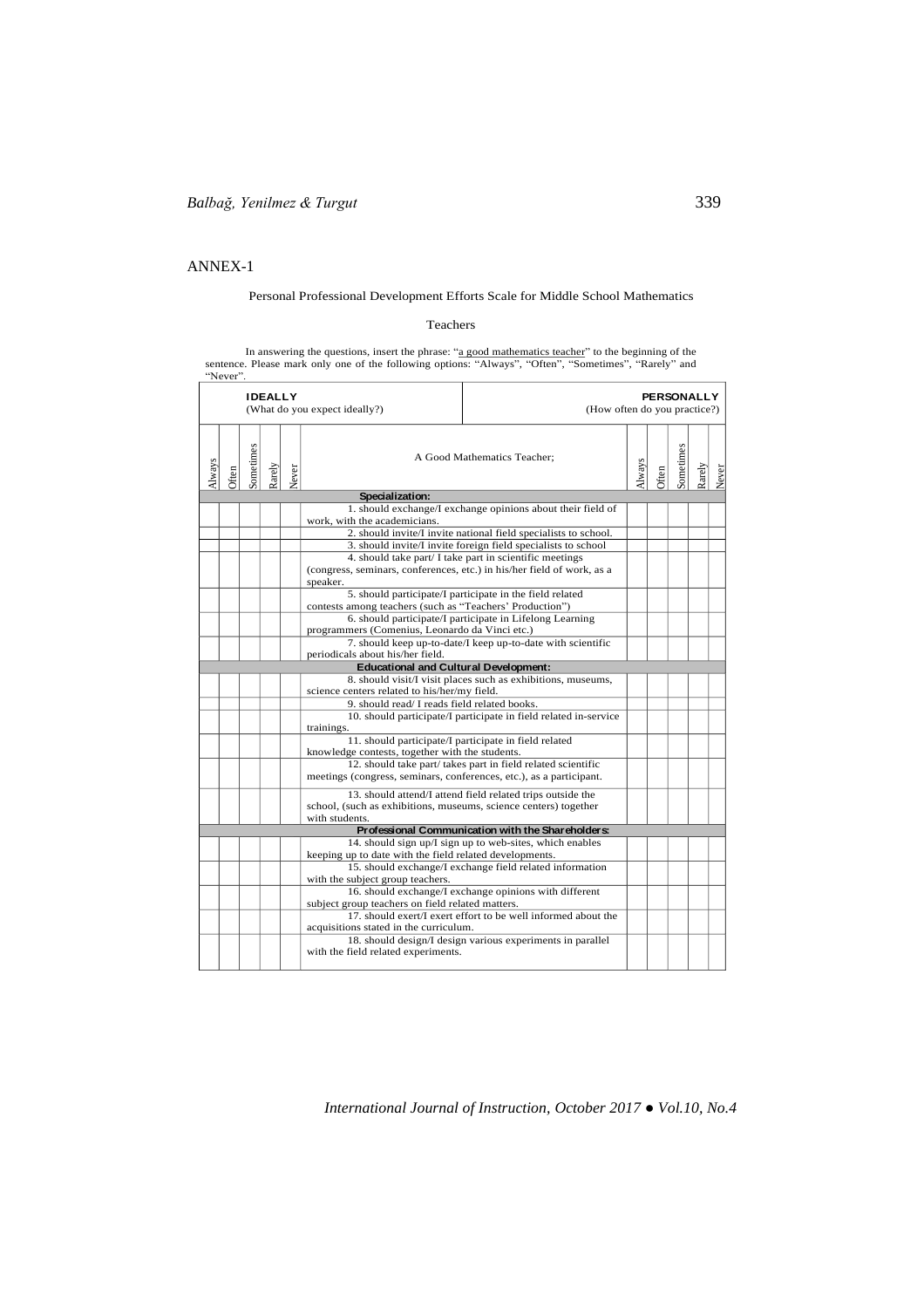|  | Utilization of Information and Communication Technologies:   |  |  |  |
|--|--------------------------------------------------------------|--|--|--|
|  | 19. should make/I make researches about new field related    |  |  |  |
|  | information.                                                 |  |  |  |
|  | 20. should obtain/I obtain field related animations.         |  |  |  |
|  | 21. should keep up-to-date/I keep up-to-date with the        |  |  |  |
|  | technological developments.                                  |  |  |  |
|  | 22. should be informed/I am informed about the newly         |  |  |  |
|  | developed technological products.                            |  |  |  |
|  | Keeping Up-to-date with Related Media and Publications:      |  |  |  |
|  | 23. should solve/I solves field related tests.               |  |  |  |
|  | 24. should keep up-to-date/I keep up-to-date online with the |  |  |  |
|  | latest field related information.                            |  |  |  |
|  | 25. should keep up-to-date/I keep up-to-date with the field  |  |  |  |
|  | related news in the media.                                   |  |  |  |
|  | 26. should keep up-to-date/I keep up-to-date with the        |  |  |  |
|  | national TV programs related to the field.                   |  |  |  |
|  | 27. should keep up-to-date/I keep up-to-date with the        |  |  |  |
|  | foreign TV programs related to the field.                    |  |  |  |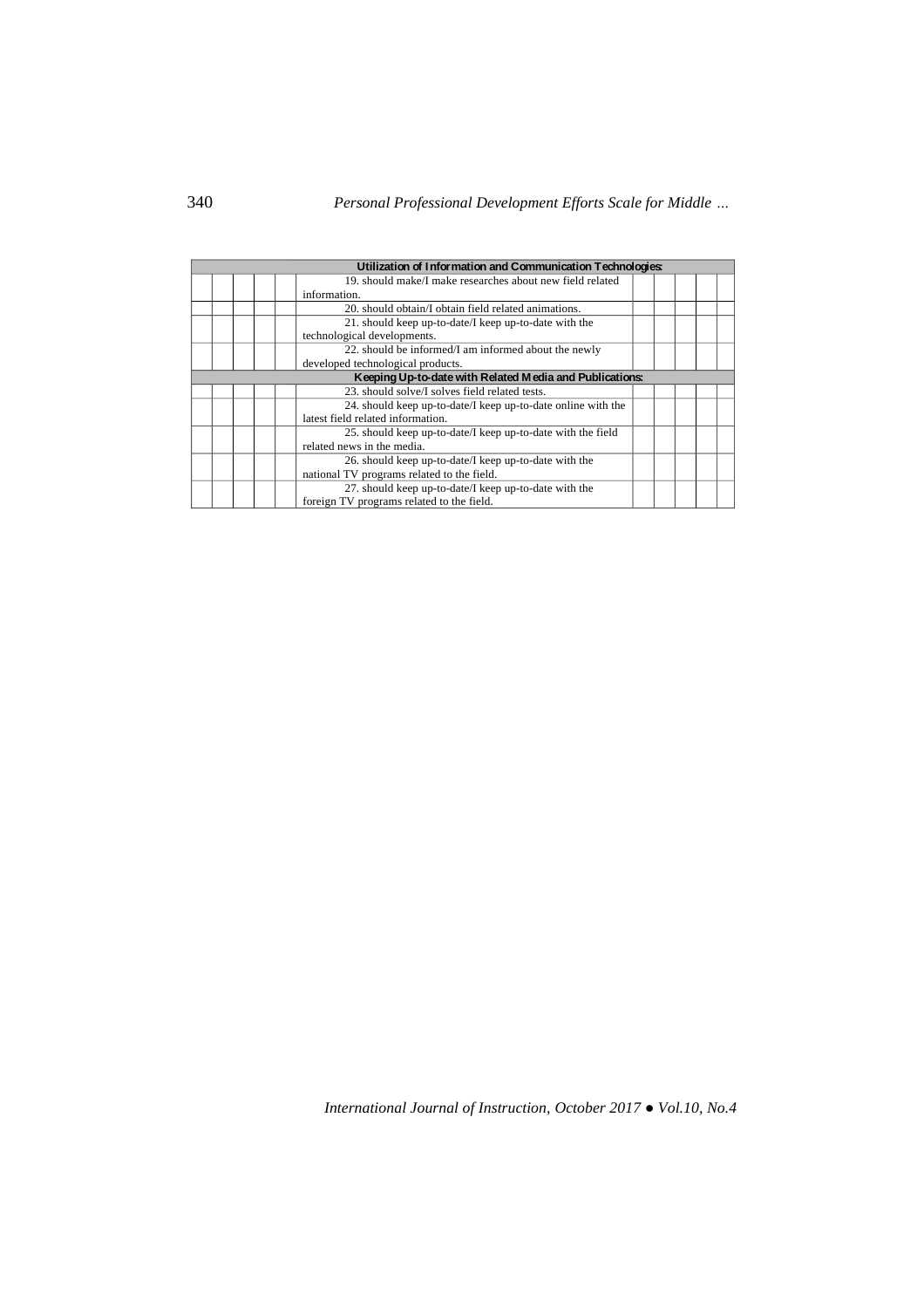#### **Turkish Abstract Ortaokul Matematik Öğretmenleri İçin Kişisel Mesleki Gelişim Çabaları Ölçeği: Uyum Çalışması**

Bu çalışma, ortaokul matematik öğretmenlerine uygulanarak bilim ve teknoloji öğretmenleri için geliştirilen kişisel mesleki gelişim çabalarının uyum sağlamasını amaçlamıştır. Bu amaçla, öncelikle, orijinal ölçeğin öğeleri bir uzman ekip tarafından ortaokul matematik öğretmenleri için düzeltilmiştir. Bu analizlerin sonucunda, altı faktörlü ölçeğin başlangıçta aynı kalmadığı ve beş faktörlü ölçeği doğruladığı sonucuna varılmıştır. Buna göre, beş faktörlü ölçeğin ortaokul matematik öğretmenleri için kişisel mesleki gelişim çabalarının düzeyleri üzerine bir çalışma açısından geçerli olduğu görülmüştür.

Anahtar Kelimeler: ortaokul, matematik öğretmenleri, kişisel mesleki gelişim çabaları, ölçek geliştirme, mesleki gelişim, kişisel çaba

#### **French Abstract**

### **Échelle d'Efforts de Développement Professionnelle Personnelle pour Professeurs de Mathématiques de Collège : une Étude d'Adaptation**

Cette étude a visé à adapter l'échelle d'efforts de développement professionnelle personnelle développée à la science et des professeurs technologiques à être appliqué pour des professeurs de mathématiques de collège. À cette fin, tout d'abord, les articles de l'échelle originale ont été ajustés pour les professeurs de mathématiques de collège par une équipe d'experts. À la fin de ces analyses, on l'a conclu que l'échelle avec six facteurs ne reste pas à l'origine le même et confirme à l'échelle avec cinq facteurs. En conséquence, il a été observé que l'échelle avec cinq facteurs est applicable en termes d'une étude sur les niveaux d'efforts de développement professionnels personnels pour des professeurs de mathématiques de collège.

Mots Clés: le collège, des professeurs de mathématiques, des efforts de développement professionnels personnels, pèse le développement, le développement professionnel, des efforts personnels

#### **Arabic Abstract**

# **مقياس جهود التنمية المهنية الشخصية لمعلمي الرياضيات في المدارس المتوسطة: دراسة التكيف**

هدفت هذه الدراسة إلى تكييف مقياس جهود التطوير المهني الشخصي الذي تم تطويره لمعلمي العلوم والتكنولوجيا ليتم تطبيقه على معلمي الرياضيات في المدارس المتوسطة. لهذا الغرض، أوال وقبل كل شيء، تم تعديل بنود الجدول األصلي لمعلمي الرياضيات في المدارس المتوسطة من قبل فريق من الخبراء. في نهاية هذه التحليالت، استنتج أن المقياس مع ستة عوامل ال تبقى في األصل كما هي، ويؤكد الحجم مع خمسة عوامل. وتبعا لذلك، لوحظ أن الجدول ذو خمسة عوامل ينطبق من حيث دراسة عن مستويات جهود التطوير المهني الشخصي لمعلمي الرياضيات في المدارس المتوسطة**.**

الكلمات الرئيسية: المدرسة المتوسطة، ومعلمي الرياضيات، والجهود اإلنمائية المهنية الشخصية، والتنمية على نطاق والتنمية المهنية، والجهود الشخصية